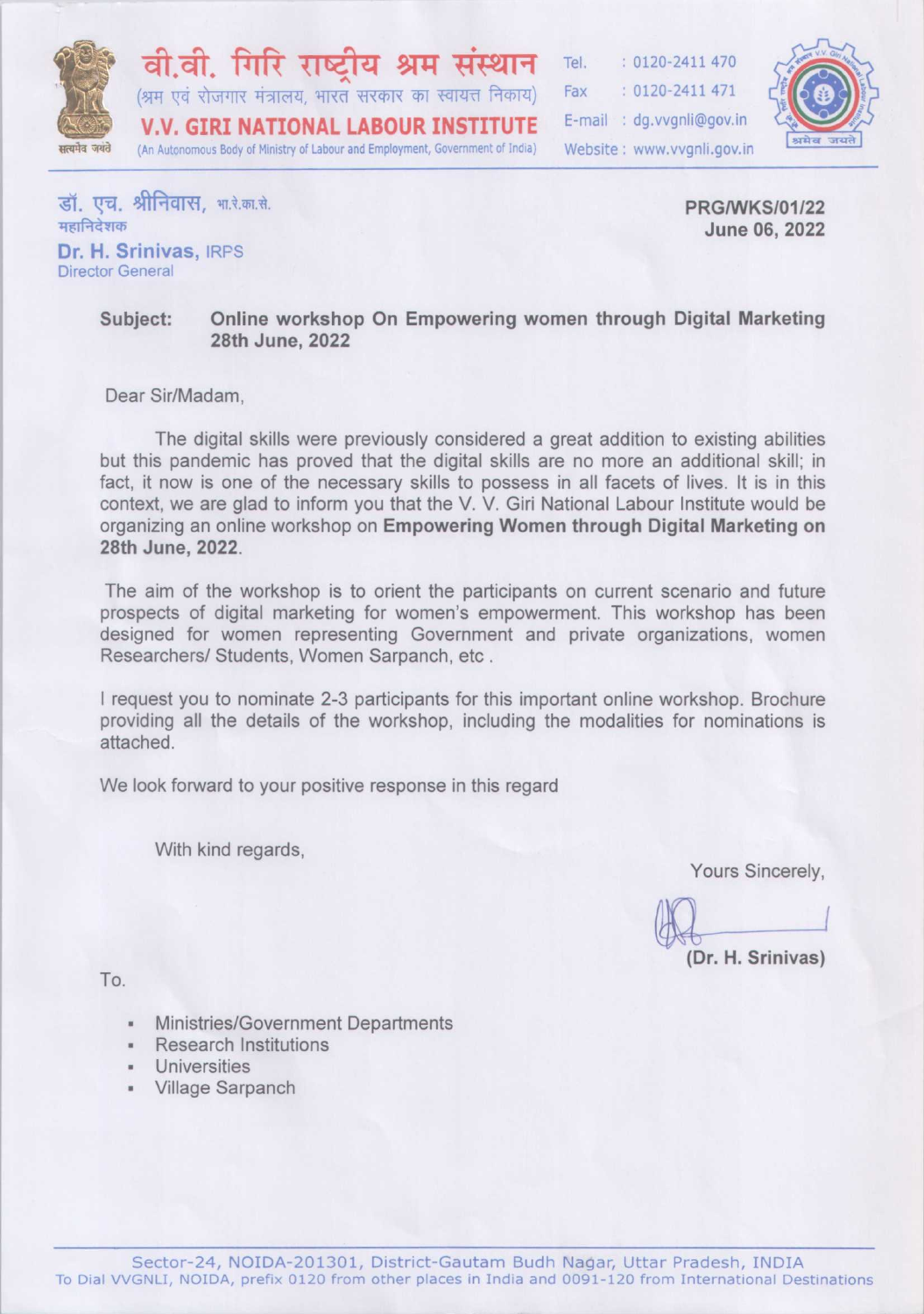# **Online workshop**

# **On**

# **Empowering women through Digital Marketing**

**28th June, 2022**

# **Organised by:**

*Centre for Gender and Labour Studies*



# **V.V.Giri National Labour Institute**

**Sector – 24**

**Noida, Distt. Gautam Budh Nagar**

**Uttar Pradesh – 201 301**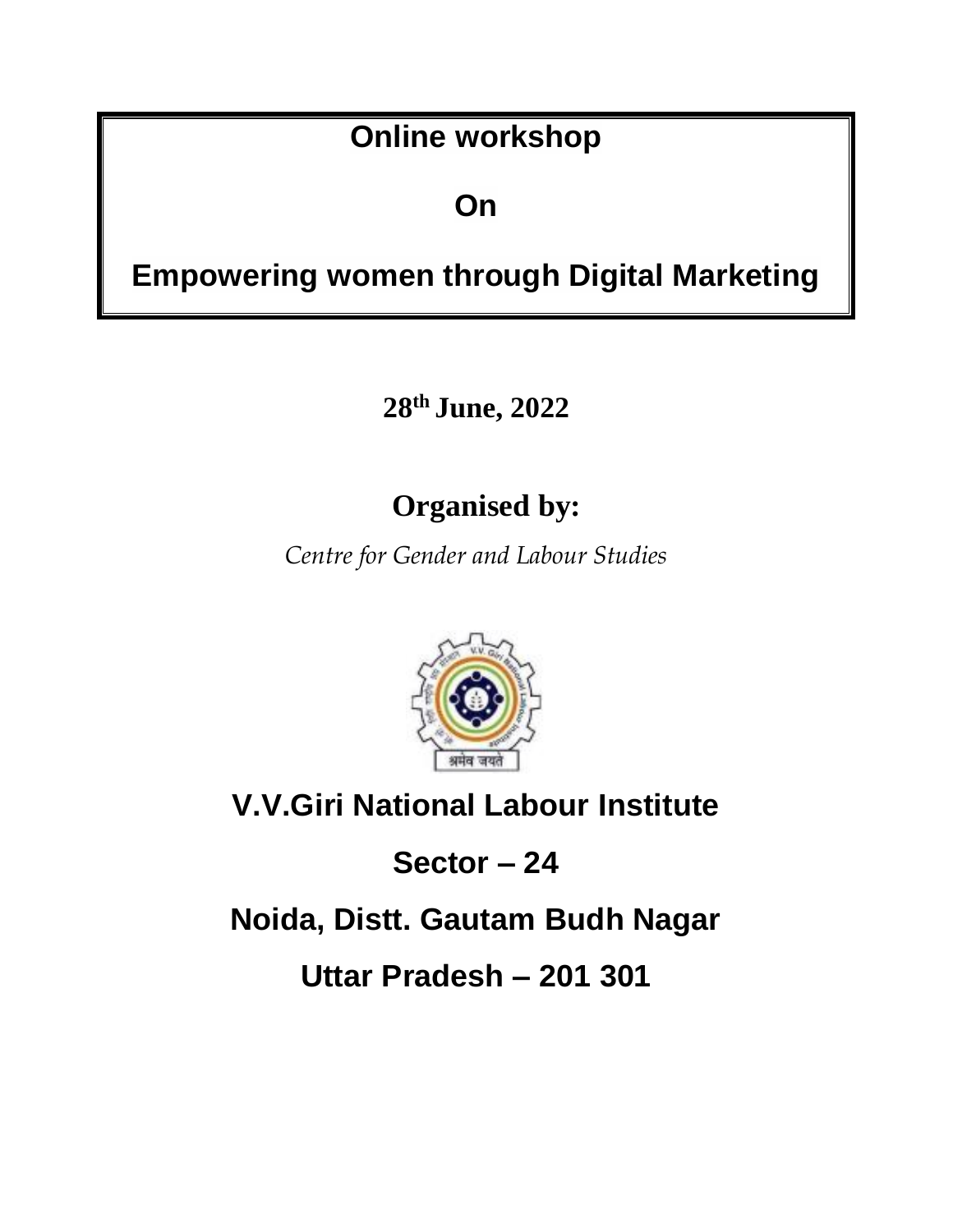# **CONTEXT**

The COVID-19 epidemic has put a tremendous and life-threatening strain on the global economy and health-care systems. The pandemic is also emphasising and amplifying pre-existing inequities, as well as the many and intersecting vulnerabilities that women and girls confront. While the epidemic has had a negative impact on enterprises around the world, women entrepreneurs have been particularly hard struck. This workshop is organised to help women entrepreneurs learn how to use digital and online platforms to grow their businesses, as well as to raise awareness about the existing opportunities for promoting businesses through e-commerce and to build a network among women entrepreneurs. Digital marketing is anocean of employment opportunities in the future of work. Many aspects of digital marketing can be of great support to majority of women who are trying to restore their careers.

Within this context, Centre for Gender and Labour Studies, V.V. Giri Institute of Labour, NOIDA, is organising a one-day workshop on "Empowering women through Digital Marketing". The aim of the workshop is to raise knowledge about digital marketing, which is a valuable option for women seeking a better future.

#### **AIM**

The digital marketing course is designed exclusively for women who should recognise the value of their education, abilities, and talents. A career like digital marketing can help them cultivate their skills to their full potential. Considering the large scope of digital employment in our country, women must be a part of this innovative sector. Pursuing an outstanding digital marketing course can lead to success, which is even more impressive when it arrives at your door especially post carrier gap.

# **OBJECTIVES**

- An introduction to digital marketing and e-commerce
- An introduction to an e-commerce online e-learning course
- Practical instruction on how to register their business and connect it to an ecommerce platform.
- Creating a network of female entrepreneurs and giving them the opportunity to show off their wares and services to other attendees.
- **Legislations pertaining to digitization**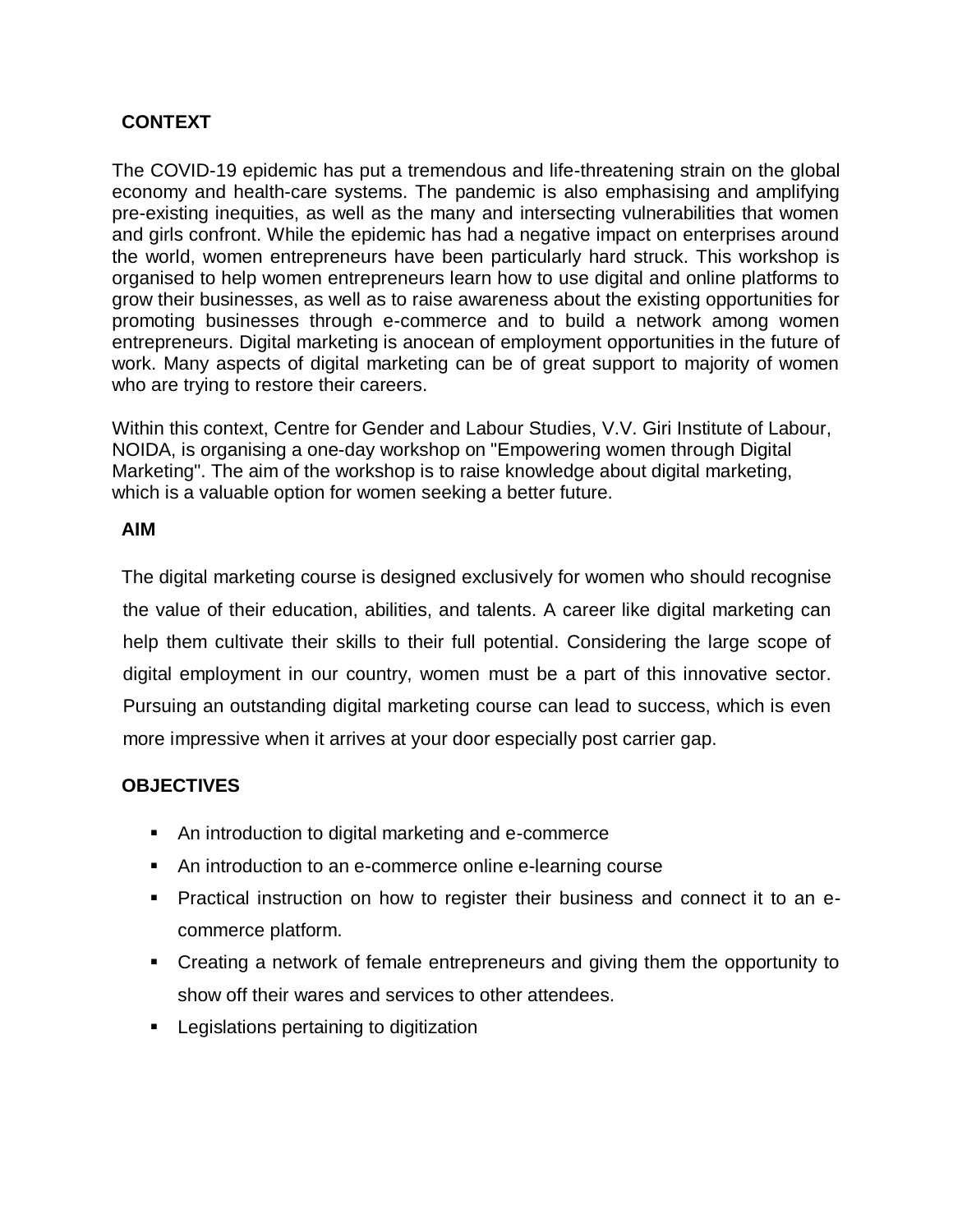# **COURSE PROFILE**

The course contents include:

### **UNIT: I Digital Marketing-**

- **Introduction & Growth**
- **History**
- Need of digital marketing
- **Difference between digital and traditional marketing**
- **Where is digital marketing headed?**
- Global impact of digital marketing.
- **Career opportunities.**

### **UNIT: II Digital Marketing Tools-**

- **SEO** (Search Engine Optimization)
- **SMM (Social Media Management)**
- **E-MAIL MARKETING**
- **SOCIAL MEDIA MARKETING**
- **CONTENT MARKETING**

### **UNIT: III Practical Hands on-**

- Register a blog on word press.
- Choose a topic
- Promote a blog

#### **UNIT: IV Legislation**

- **Digitization**
- Cyber crime

# **TRAINING DELIVERY AND METHODOLOGY**

The workshop will primarily make use of Lectures, Discussions, Interactive Sessions and practical's. It will also include Question & Answer sessions and thus be participative in nature. The session will also include a structured Power Point presentation.

#### **PARTICIPATION LEVEL**

This workshop is exclusively meant for women representing Government and private

organizations, women Researchers/ Students, Women Sarpanch etc.,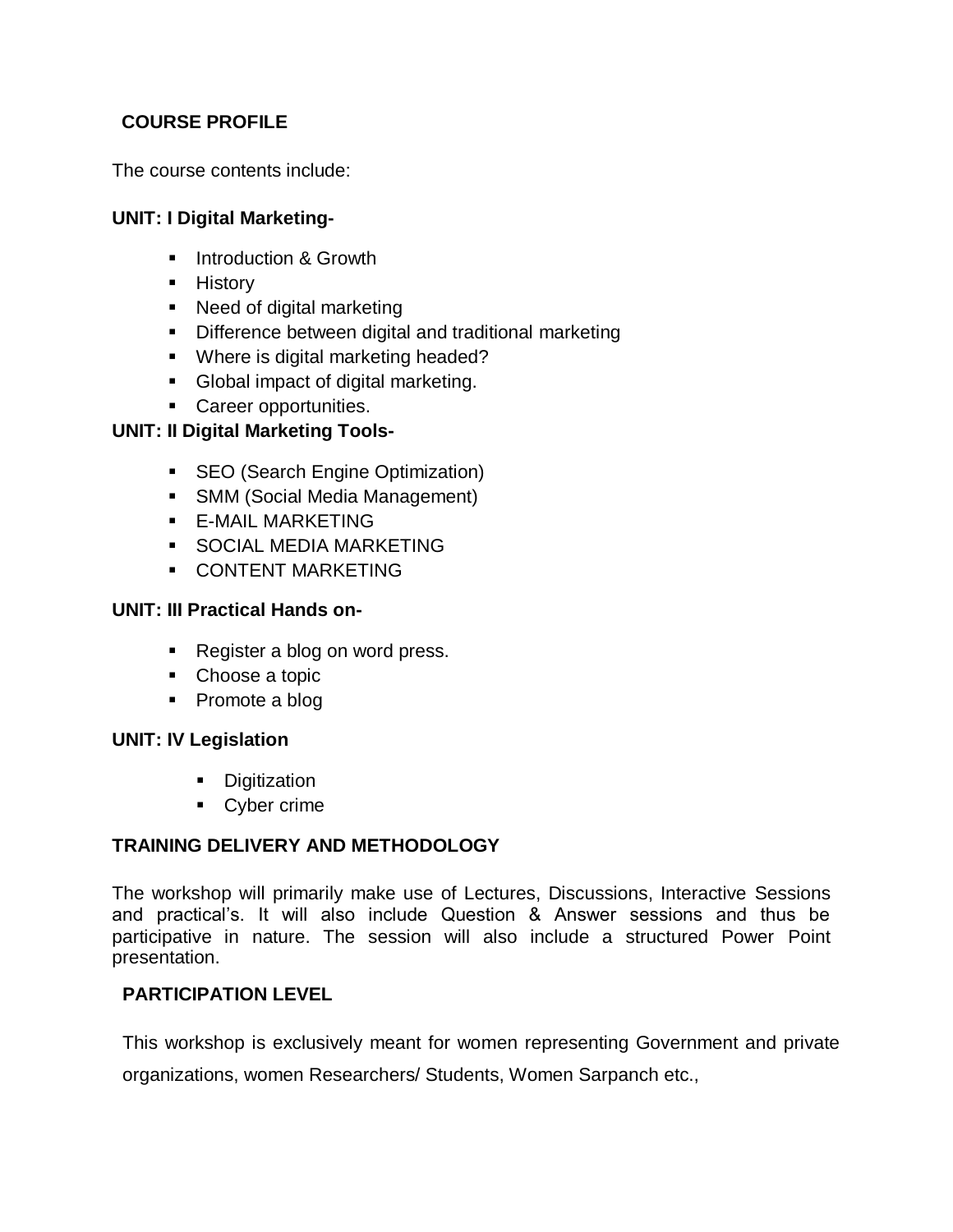### **MODE OF SESSION**

The session will be conducted in an online mode

# **FACULTY**

A panel of the subject expert in the area will be interacting with the participants

# **DATE**

- This workshop is scheduled for  $28<sup>th</sup>$  June, 2022
- Online session and discussions will be held from 9:00am to 4:30pm.

#### **NOMINATION AND ENROLMENT**

The nominations of those interested in participating in this workshop can be sent either through organisations or individually. Please fill in the registration form and submit it through the link mentioned below. Without a registration form, the nomination will not be considered.

[https://docs.google.com/forms/d/e/1FAIpQLScTq22Mnz5hBKsGeeJgAFHNcMpKgDB](https://docs.google.com/forms/d/e/1FAIpQLScTq22Mnz5hBKsGeeJgAFHNcMpKgDBiV3FXQaBpCXD7_c68Mg/viewform?usp=sf_link) [iV3FXQaBpCXD7\\_c68Mg/viewform?usp=sf\\_link](https://docs.google.com/forms/d/e/1FAIpQLScTq22Mnz5hBKsGeeJgAFHNcMpKgDBiV3FXQaBpCXD7_c68Mg/viewform?usp=sf_link)

# **WEBINAR COORDINATOR**

#### **Dr. Shashi Bala,**

 Fellow, V.V. Giri National Labour Institute, (Ministry of Labour and Employment), NOIDA, UP E-mail: balashashi.vvgnli@gov.in Telephone:0120-2411776